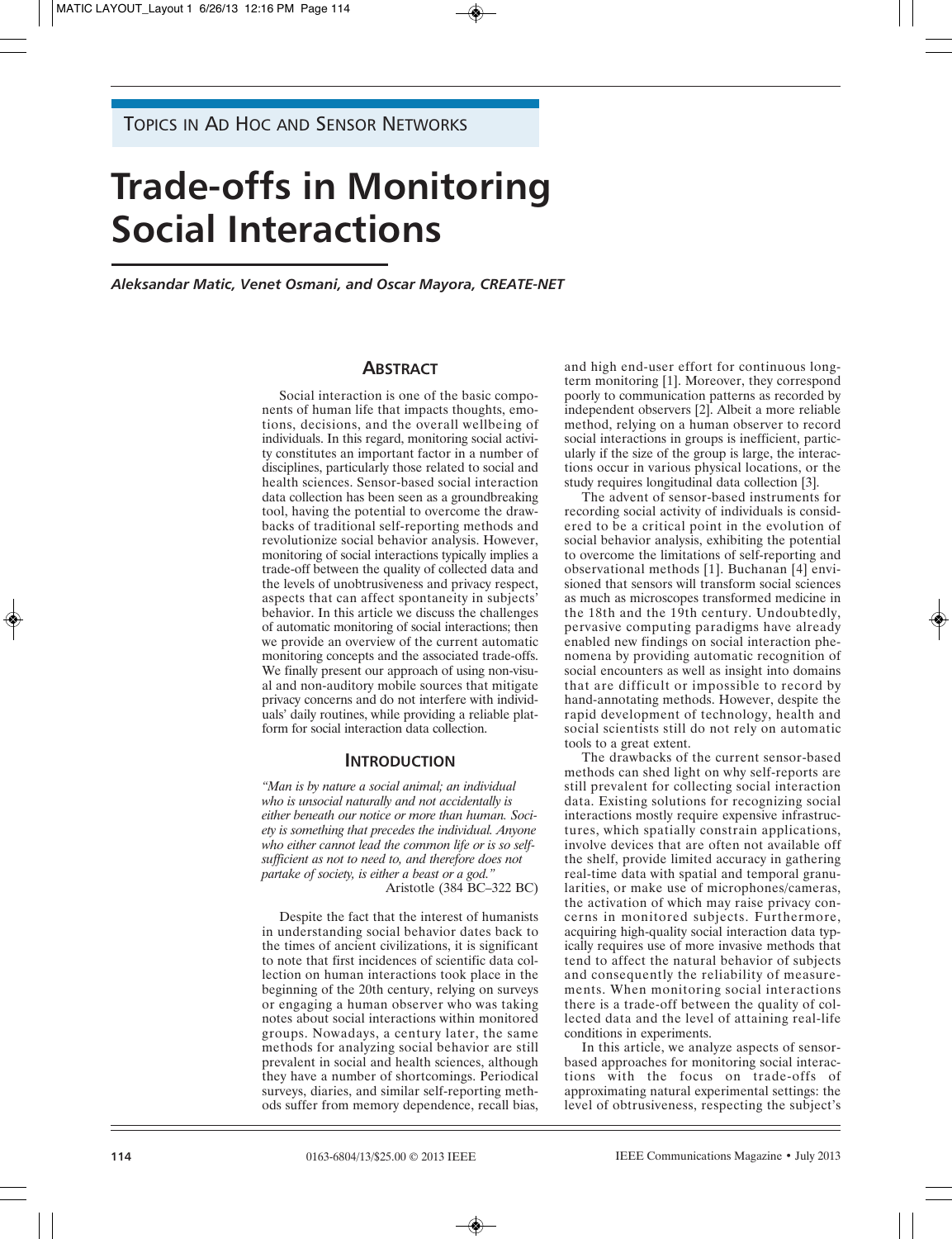privacy, and spatial restrictions. We consider social interactions that occur on a small spatiotemporal scale (i.e., collocated face-to-face conversations) to which we refer in the rest of this article. We provide an overview of the current approaches to collecting social interaction data and discuss the main trade-offs with respect to different monitoring solutions. Furthermore, we propose the concept of sensing social interactions by using non-visual and non-auditory mobile sources that do not capture privacy-sensitive data, do not spatially limit the applications, and minimize interference with typical daily activities.

# **THE CHALLENGES OF AUTOMATIC MONITORING OF SOCIAL INTERACTIONS**

*"To observe is to disturb."* Werner Heisenberg (1901–1976)

Monitoring social interactions represents an important aspect of social behavior analysis, a domain that has a wide-reaching multidisciplinary impact. These disciplines range from medicine, where quantitative evaluation of social activity represents a tool in coaching and diagnosis, to economics where social relationships are used to model both micro- and macroeconomic phenomena, to anthropology, which analyzes differences in social behavior across different cultures, to epidemiology, which examines interpersonal contacts as the main cause behind the spread of an epidemic, to social psychology, which studies how individuals' thoughts, feelings, and behaviors are influenced by the presence of other people. It is of interest to all these disciplines to capture and analyze spontaneous social interactions that occur in natural conditions, which pertains to recording people as they freely go about their lives [5]. The ultimate goal is to develop an automatic method that provides the highest precision in collecting social interaction data that is fully privacy respecting and entirely unobtrusive for users. In practice there is typically a trade-off between these aspects — the more privacy respecting and unobtrusive the approach is, the more limited are the possibilities of acquiring social interaction data [6].

#### **OBTRUSIVENESS**

One of the main challenges in the research domain of automatic sensing social interactions and, in general, human behavior is performing data collection in a manner invisible from the subjects' perspective. Having visible sensors, moreover ones that may interfere with daily activities, reminds subjects that they are being monitored, which can influence their behavior, and consequently affect the reliability and objectiveness of measurements. Therefore, extracting the most information out of the least obtrusive sources is the objective when collecting social interaction data. However, this is a challenging problem since noninvasive methods typically result in output that is difficult to process effectively; vice versa, invasive methods provide more detailed information that is easier to process but tends to affect the behavior of monitored subjects [6].

#### **PRIVACY**

In addition to physical obtrusiveness, monitoring of human behavior is often closely linked to disturbing one's privacy. Privacy issues relate to an array of ethical norms that need to be addressed. All subjects in the study should always know that they are being monitored; moreover, they must have the right to authorize the use and diffusion of the collected data [6]. If monitoring involves audio or video archives, they can be partially or totally deleted by subjects, while recording uninvolved parties without their consent is considered unethical and illegal [5]. However, despite addressing all the ethical norms, people are prone to change their behavior if they have concerns about the method of monitoring, which negatively affects the reliability of the collected data. In particular, the presence of audio/video data analysis becomes an issue to consider. Even though privacy sensitive recording techniques can be applied, the fact that a microphone or a camera is activated may still raise concerns. This often depends on the technical education and cultural background of monitored subjects, which can affect their perception of privacy [7, 8]. On the other hand, protecting privacy often implies discarding sociologically useful information [5], which is not always an acceptable compromise.

The common challenges of automatic monitoring of social interactions (i.e., obtrusiveness and privacy respect) illuminate a well-known trade-off between the spectrum/quality of collected data and enabling natural conditions, where the solution reflects the trade-off. In the following section, we discuss the most common sensor-based concepts for monitoring social interactions and the associated trade-offs.

# **OVERVIEW OF EXISTING SENSOR-BASED APPROACHES FOR COLLECTING SOCIAL INTERACTION DATA**

A steady decrease in device form factor, coupled with an increase in computational capabilities, has enabled automatic monitoring of many aspects of social behavior, from quantifying dynamics of social activity to extracting various nonverbal behavior cues expressed during social interactions. The choice of sensors and their arrangement in experimental settings determines the level of privacy and obtrusiveness, and the spectrum of interaction data that can be extracted. The use of video/audio infrastructure, wearable dedicated hardware, or mobile phones provide different trade-offs between the quality of collected data and the constraints for experimental settings.

#### **VIDEO/AUDIO INFRASTRUCTURES**

Video/audio infrastructure refers to the equipment installed in a specified area for a specific scenario (rather than for a longitudinal study), in order to track social interactions and extract behavioral cues for the analysis. Automatic video/audio analysis of face-to-face social interactions extracts an ample spectrum of information that can provide high scientific and technological

*The ultimate goal is to develop an automatic method that provides the highest precision in collecting social interaction data, and is fully privacy respecting and entirely unobtrusive for users. In practice, there is typically a trade-off between these aspects.*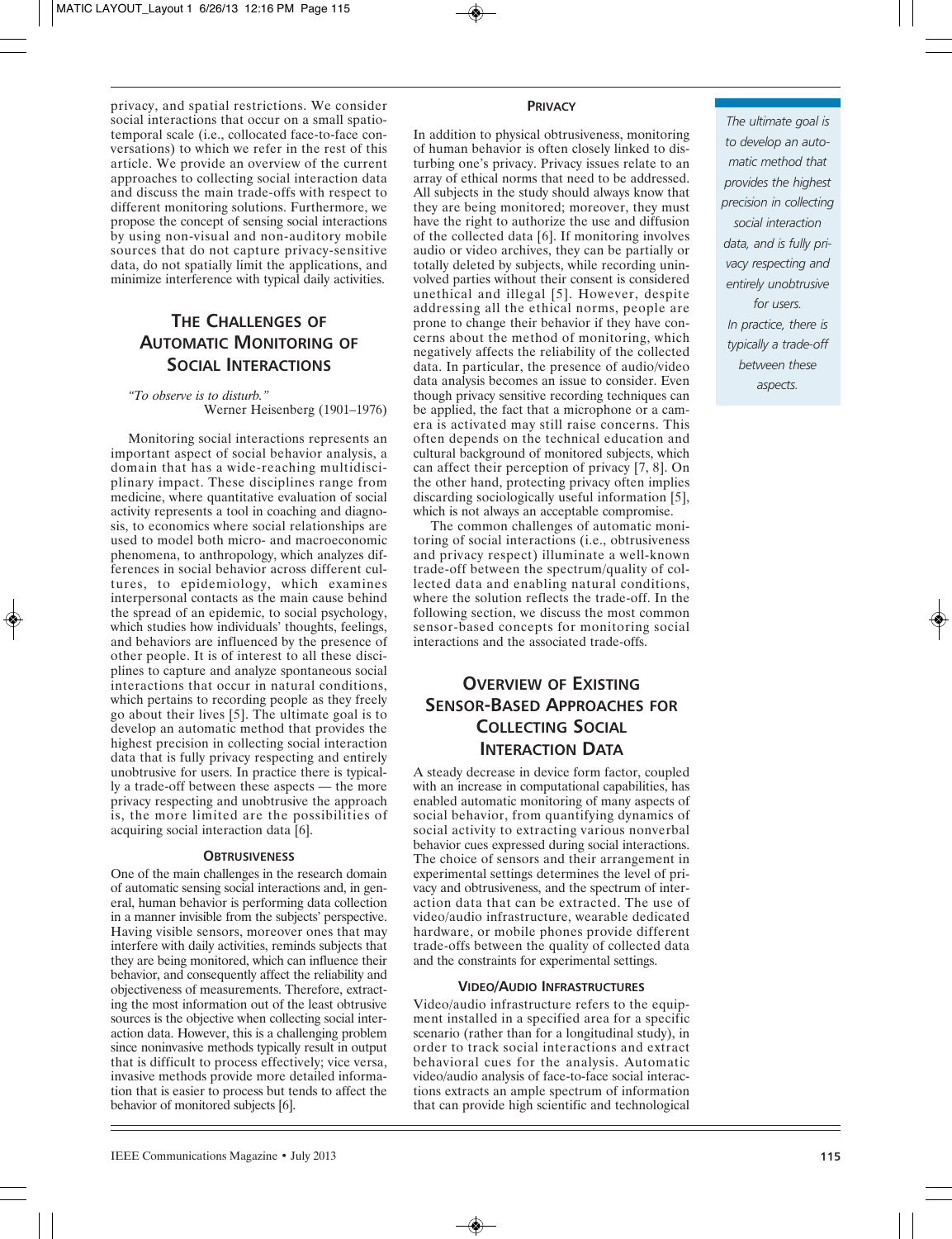*The challenge is how to address monitoring of specific activities relying on existing sensing technologies that are embedded in mobile phones, which is the issue not encountered when using purpose-manufactured devices that already have dedicated sensors incorporated.*

value. Since subjects are not required to wear sensors, such systems allow monitoring in a physically non-intrusive manner (except for cases when microphones with headsets need to be attached to the subjects). However, the use of video/audio systems typically implies mobility restrictions to the monitored subjects since video analysis requires a direct line of sight between subjects and cameras, while the audio data is captured from microphones situated within the area of interest. In addition, video and/or audio data can contain privacy sensitive information, thus creating additional issues when monitoring social interactions.

#### **WEARABLE DEVICES**

*Dedicated Hardware* — As opposed to video/audio infrastructures, wearable solutions are mostly used for recording occurrences of social interactions and quantifying dynamics of social activity on a long-term scale. To achieve high accuracy in detecting the occurrence of face-to-face social interactions in a mobile way requires knowledge of both the proximity of subjects and their speech activity status. In order to infer speech activity status, dedicated wearable devices typically involve audio analysis, which can face ethical issues and privacy concerns. Besides, most dedicated devices for inferring face-to-face contacts require a direct line of sight between two units, which imposes a specific position on the body for their placement; therefore, such approaches are prone to affect the natural behavior of the subjects since they can interfere with daily activities.

One way to address the issue of stigmatizing subjects is to utilize the sensing capabilities available in one of the most familiar devices: the mobile phone.

*Mobile Phone Sensing* — The rapid adoption of mobile phones brings the opportunity for unobtrusive and continuous monitoring of social interactions and, in general, individuals' behavior [1]. The challenge is how to address monitoring of specific activities relying on existing sensing technologies that are embedded in mobile phones, which is an issue not encountered when using specific-purpose-manufactured devices that already have dedicated sensors incorporated.

Current work on mobile phone sensing to detect social interactions has relied mostly on using Bluetooth to sense nearby mobile phones. Using Bluetooth as a proximity sensor to reconstruct social dynamics on a large scale has been extensively investigated under the umbrella of the reality mining initiative [9]. Since the Bluetooth communications range is on the order of 10 m, this approach provides only coarse spatial granularity in recognizing interpersonal distances; therefore, knowledge of the proximity of individuals is used to model the dynamics of social interactions on a large scale rather than to detect each single social encounter that takes place on a small spatio-temporal scale.

In order to address the limitation of Bluetooth scans to detect actual face-to-face proximity between subjects, the Virtual Compass project [10] estimates interpersonal distances using received signal strength indicator (RSSI) analysis of Bluetooth and Wi-Fi signals. By applying empirical propagation models, the approach achieves the median accuracy between 0.9 m and 1.9 m; however, the lack of subjects' orientation information and of speech activity might not be sufficient for a highly accurate detection of faceto-face social interactions. As an alternative approach, recent research work [5] is extracting audio data features using microphones from a pair of collocated mobile phones in order to detect who was speaking and when, thus detecting face-to-face interactions. The algorithms usually do not capture raw audio data but a set of features that does not contain verbal information. However, the limitations of this approach include:

- Sensitivity to false positives, since conversations occurring in close proximity of the monitored subjects in which they are not involved can be incorrectly classified.
- Activating a microphone can negatively affect the perception of privacy in monitored subjects while also requiring the consent of surrounding individuals uninvolved in the study.

# **OUR APPROACH: COLLECTING SOCIAL INTERACTION DATA USING NON-VISUAL AND NON-AUDITORY SOURCES**

It is interesting to note that the current systems for automatic sensing of face-to-face social interactions have mostly relied on the same senses as human observers, the visual and auditory, thus capturing video and/or audio data. However, as previously discussed, the use of microphones and cameras can negatively affect the subjects' perception of privacy; moreover, video systems constrain the movements of monitored subjects into areas covered by machine vision systems. Therefore, the question is *whether face-to-face social interactions can be reliably detected without using visual and auditory sources.*

#### **THE MAIN CONCEPT**

One can estimate whether two persons are having a face-to-face conversation by simply observing them from a relatively long distance in an unobtrusive manner and judging solely by the mutual position of their bodies. In order to ascertain if they are talking or just facing each other but not interacting, it is necessary to obtain evidence about speech activity. However, getting within earshot of monitored subjects may raise privacy concerns and consequently affect their natural behavior. Detecting speech activity while not affecting perception of privacy and observing the mutual position of subjects' bodies unobtrusively would lead toward capturing the natural behavior of subjects. This principle was followed to develop our approach, which is intended for continuous monitoring of face-to-face social interactions while not using visual or auditory sources. In the following, we describe our concept of exploiting advantages of sensors that, unlike human senses, are able to detect interpersonal spatial settings and speech activity using neither visual nor auditory information.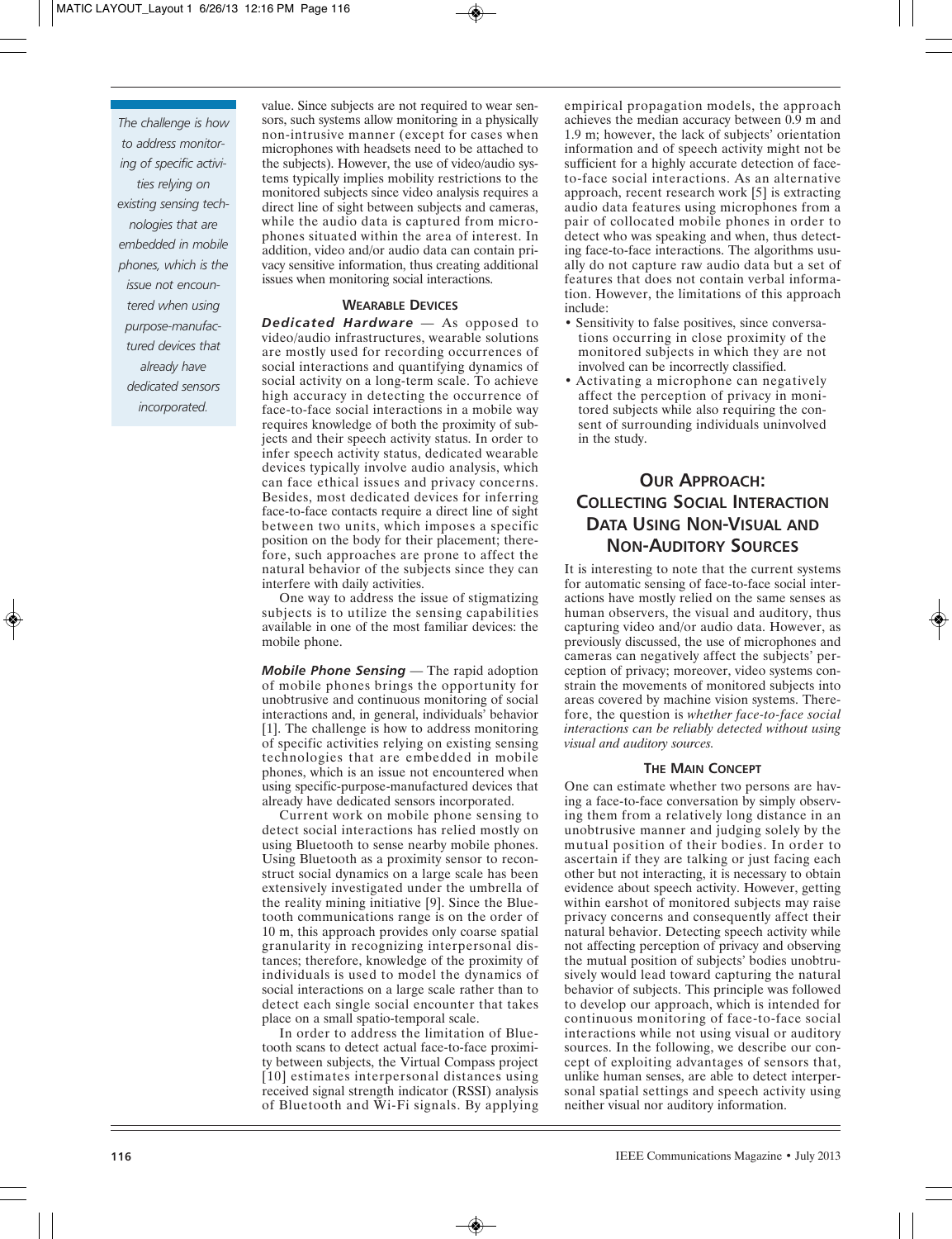#### **INFERRING INTERPERSONAL SPATIAL SETTINGS**

Our first task is to infer spatial settings between subjects, described by parameters of interpersonal distance and relative body orientation. This is because setting appropriate spatial settings is a prerequisite for carrying out a face-to-face conversation. In particular, Groh *et al.* [11] demonstrated that these two parameters provide sufficient evidence to detect the occurrence of social interaction, but using a highly precise camera-beacon system with the accuracy of  $<$ 1 mm and  $<$ 1 $\Upsilon$ . In our approach we have avoided the use of a camera, which may contain sensitive information. We demonstrated in [12] that spatial settings parameters can be extracted by using mobile phone sensing mechanisms with a sufficiently high precision to indicate social encounters. In the following, we provide the main concepts of our method for inferring interpersonal spatial settings.

*Distance Estimation* — Existing solutions for distance estimation between two mobile phones exploit either acoustic components or mechanisms for transmitting/receiving radio signals. There have only been a few solutions based on the former approach, which used ultrasound [13] (which is not available in standard mobile phones) or acoustic signals emitted from the speaker [14] (which require devices to be within earshot/non-noisy environments and also can cause privacy concerns due to microphone activation). The current literature mostly reports the use of electromagnetic transmitting/receiving mechanisms to sense the presence of nearby mobile phones (e.g., Bluetooth scans [15, 16]) or to infer proximity based on collocation (e.g., NearMe [17]). However, both approaches have been shown to provide distance estimation accuracy on the order of 10 m, which does not suffice for detecting the occurrence of social interaction on a small spatio-temporal scale.

Our approach for estimating distance between two mobile phones is based on RSSI analysis, which has already been shown to be a promising solution for indoor positioning. The RSSI-based method is not limited to line of sight like infrared sensors, and is not privacy-sensitive in comparison to capturing audio data. In contrast to the approach of building a generic empirical model (regardless of the phone used, as implemented by Virtual Compass), we map RSSI values to distances relying on supervised learning, thus trading off between the accuracy in distance estimation and the user effort in signal fingerprint collection. The approach was tested using Wi-Fi signals (setting the transmitting power to the minimal value of 1 mW); however, other radio transmitting/ receiving mechanisms with accessible RSSI (e.g., FM [18] or Bluetooth) available in mobile phones could be used for the same purpose or in combination with WiFi. We estimated the accuracy by applying a cross-validation method: an RSSI pattern captured in one out of six different environments (measuring Wi-Fi signal strength at different distances while using two mobile phones carried on a body, one in transmitting, the other in receiving mode) was used for building the model (i.e., a training set), while measurements from the five remaining environments were used for testing. In this manner, the procedure was repeated to



**Figure 1.** *Spatial settings detection.*

cover all the combinations regarding distinct training and test sets across six environments, which demonstrated a median distance estimation accuracy of 0.5 m (Fig. 1).

Considering the fact that RSSI patterns depend on a wide array of factors including (but not limited to) receiver's characteristics and the characteristics of the environment, repeating the training phase would be required often to prevent accuracy degradation. However, unlike time-consuming measurements typically required for fingerprinting methods, our approach decreases the user effort to only a couple of minutes for calibrating the phone signal at one distance (e.g., 1 m) while estimating the rest of the training set by applying the signal propagation model. This resulted in accuracy comparable to a full fingerprinting method (the median accuracy was again 0.5 m). Unexpectedly, calibrating the phone and testing in the same environment provided similar accuracy as in the case of performing calibration and testing in different environments (which was evidenced across all six environments). This may be indicative that the predominant factor that influences RSSI pattern lies in a receiver's characteristics, in our case captured through a fast calibration process. The less prevalent impact of environmental conditions may be explained by relatively short distances, and no obstacles between receiver and transmitter that could affect the signal propagation. In addition, due to relatively short distances, calibrating the phone signal only at one distance was proven to be sufficient to provide the above-reported accuracy (in both indoor and outdoor conditions); however, we would expect higher discrepancies at distances above 8 m (which are not relevant for detecting social interactions). The details of our approach and experiments can be found in [12].

*Relative Body Orientation Detection* — Relative body orientation refers to the angle between the orientations of torsos considering two subjects who are facing each other. In order to estimate relative body orientation, we used the compass sensor embedded in modern mobile phones. Knowing the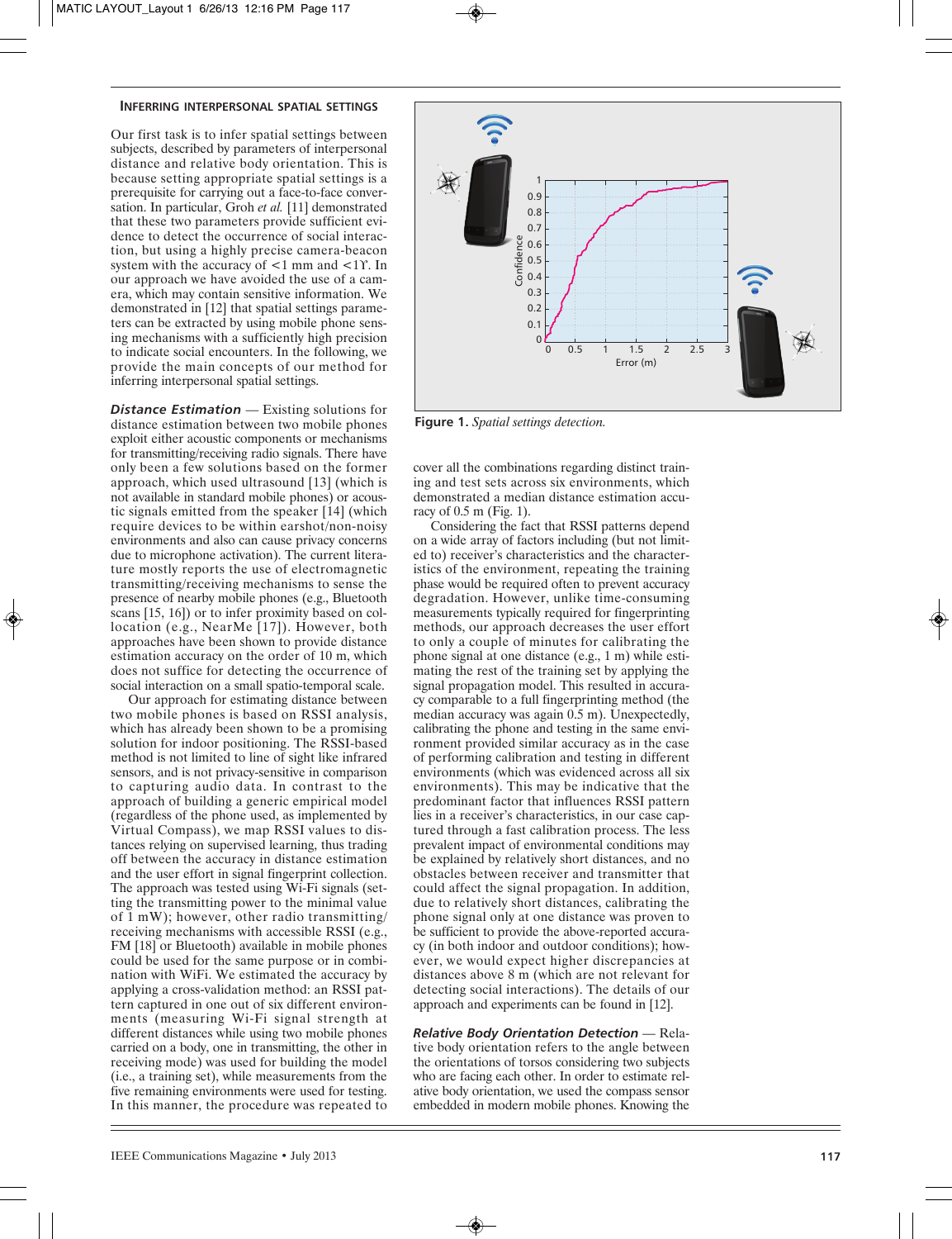*In order to prevent a negative impact on the perception of privacy in monitored individuals, our approach is based on identifying a manifestation of speech different than voice: the vibration of vocal chords.*



**Figure 2.** *Speech detection.*

relationship between the body's and the phone's orientation is the fundamental condition in order to recognize the individual's body orientation and the relative body orientation between subjects. Once the relationship between the body's and the phone's orientation is determined, calculating the relative body orientation requires a simple processing of azimuth, pitch, and roll values acquired from a pair of phones. The on-body position of the mobile phone can be either reported by subjects or automatically detected through existing algorithms such as [19]. Our study [12] also suggested the use of standard deviation of relative body orientation as a suitable feature for social interaction analysis, representing an index of stable relative position of participants in a social encounter. The experiments demonstrated that such an index contributes to recognizing not only whether a social interaction is taking place, but also the type of social interaction, distinguishing between formal and informal social contexts. Calculating the standard deviation of relative body orientation does not require users to carry the phone at a predefined position on the body or using complex algorithms to estimate the phone position.

However, spatial settings alone do not always provide enough evidence for inferring the occurrence of social interaction [5] (e.g., in the case of two subjects sitting across from each other in an office and not engaging in an interaction). Therefore, the second task is acquiring knowledge about the speech activity of collocated subjects.

#### **SPEECH ACTIVITY**

Although people, consciously and unconsciously, communicate in a nonverbal way, speech is still considered to be the main modality of a conversation and its direct manifestation [20]. Looking from the perspective of a human observer whose task is to collect interaction data, annotating the occurrence of a conversation pertains to witnessing the speech activity, while most sensor-based systems for detecting social interactions rely on audio data analysis. In order to prevent a negative impact on the perception of privacy in monitored individuals, our approach is based on identifying a manifestation of speech different than voice: the vibration of vocal chords. In this regard, we use an external off-the-shelf accelerometer intended to infer speech activity by detecting vibrations at the chest level that are generated by vocal chords during phonation (details of our method are provided in [21]). Although a microphone embedded in the mobile phone could be used for speech detection (as in [5]), our system involves an additional sensor for several reasons. First, despite privacy sensitive techniques, activating a microphone may raise privacy concerns for subjects, thus affecting their natural behavior. Second, nearby conversations in which the monitored subjects do not participate can be unintentionally picked up by the microphone. Finally, in a number of situations (e.g., in public spaces or in the case of monitoring patients), audio data cannot be captured due to legal or ethical norms.

The concept of using an accelerometer for recognizing speech activity is based on detecting phonation-caused vibrations at the chest level, targeting a frequency range between approximately 100 and 200 Hz (which is the predicted fundamental frequency range of vocal chord vibrations for adults over the age of 20). Figure 2 shows distinct examples of frequency spectra for samples containing no voice, a male voice, and a female voice captured in our experiments. It can be noted that daily physical activities are not expected to overlap with vocal chord vibrations in the frequency domain since they typically occupy frequency ranges lower than 20 Hz [22].

On the other hand, when using an off-the-shelf accelerometer that is not manufactured specifically to detect chest vibrations, it is important to examine if there are potential sources in everyday life that produce components in the same range of frequencies that can be confused with speech activity. This concern refers mostly to low amplitudes of the chest wall vibrations that may be similar to noise level, while also the engines of vehicles such as cars, buses, trains, and airplanes can provide components in higher frequency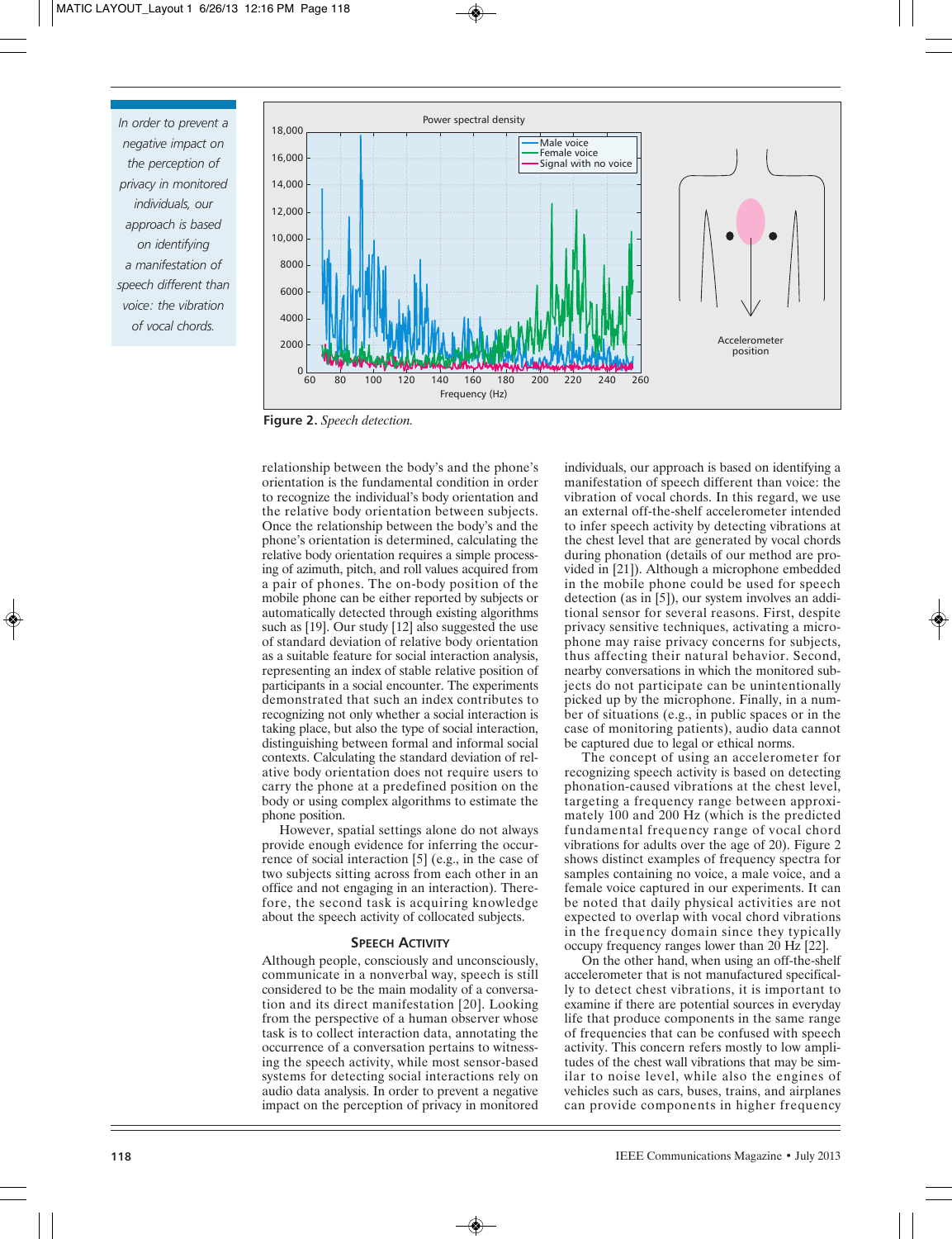ranges that may result in false positives for speech detection. In our experiments, we achieved an accuracy in recognizing speech activity of 93 percent when using a Shimmer accelerometer. However, intense physical activities and traveling on a bus increased the rate of false positives up to 30 percent, which is an issue that can be addressed by using a different type of accelerometer.

#### **VALUE OF THE EXTRACTED INFORMATION**

The two modalities, spatial settings recognition and speech activity detection, provide complementary information for the analysis of social interactions. We have applied these two sensing modalities both separately and in fusion in a set of different experimental settings, which will be described in the following.

First, we investigated if solely sensed spatial settings provide sufficient information for detection of small-group face-to-face social interactions. Relying on mobile phone sensing we were capturing feature vectors composed of interpersonal distances (*d*), relative body orientation  $(\alpha)$ , and standard deviation of relative body orientation  $(\sigma)$ . When applying probabilistic classifiers on feature vectors  $(\alpha, d)$ ,  $(\sigma, d)$ , and  $(\sigma, \alpha, d)$ every timeframe of 10 s, the goal was to distinguish social interactions from non-existing social situations. The experiments included 43 participants (not connected to this study) engaged in 42 social interactions  $(5.9 \pm 4.0 \text{ min})$  monitored in both indoor and outdoor conditions, which resulted overall in 3500 collected timeframes of 10 s analyzed through the above-described feature vectors. In 18 social interactions, participants were asked to communicate, while the remaining 24 interactions were captured while occurring spontaneously and voluntarily (the details of this study can be found in [23]). In order to assess the potentials of using spatial parameters to distinguish existing and nonexisting social interactions, it was necessary to also create a solid corpus of data that does not correspond to social interactions. This included measurements from previously described experiments which included subjects that were in concurrent social interactions and in close proximity (within  $5 \times 5$  m space). Table 1 shows the results for the three types of feature vectors; the highest accuracy was achieved using the 3-feature vector  $(\sigma, \alpha, d)$ , which resulted in 89 percent successfully classified vectors corresponding to social interactions and 26 percent false positives. Using the model based on the 2-feature vector  $(\sigma, d)$ provided accuracy of 79 percent with a relatively high rate of false positives; however, it should be noted that this model does not require users to carry the phone at a predefined/known position on the body as in the case of  $(\alpha, d)$ , which resulted in lower rates of both true and false positives.

As previously mentioned, in certain situations spatial settings do not provide enough evidence for inferring the occurrence of social interaction, thus also requiring knowledge of speech activity, as in the case of two subjects sitting across from each other in the office and not engaging in an interaction. In order to evaluate performance of our system in a continuous and challenging experimental scenario, we recruited four subjects who share the same office to carry the mobile phone and to wear

|              | $(\alpha, d)$ | $(\sigma, d)$ | $(\sigma, \alpha, d)$ |
|--------------|---------------|---------------|-----------------------|
|              | SI/NonSI      | SI/NonSI      | SI/NonSI              |
| <b>SI</b>    | 74% 26%       | 79% 21%       | 89% 11%               |
| <b>NonSI</b> | 24% 76%       | $31\%$ 69%    | 26% 74%               |

**Table 1.** *Classification results.*



**Figure 3.** *Accuracy in detecting social interactions.*

the accelerometer (for speech activity detection) for seven days. Situations in which subjects hold the position that indicates a conversation, albeit not interacting, resulted in a higher rate of false positives (as expected), particularly in the case of using distance and the standard deviation of relative body orientation as a classification feature ( $(\sigma,$ *d*), Fig. 3). The issue of false positives can be resolved by including the knowledge of speech activity status, which we used to confirm or reject the occurrence of a social interaction suggested by inferred spatial settings (Fig.  $3 - (\sigma, \alpha, d)$  + speech). Therefore, the most accurate interaction detection (approximately 90 percent) was achieved by relying on the fusion of inferred speech activity status and spatial setting parameters.

In addition to recognizing the occurrence of face-to-face social interactions, the proposed sensing platform provides a set of nonverbal cues for the analysis of social interactions related to interpersonal spatial settings and speech activity. For instance, the amount of time that each participant spent talking during a social encounter, relative body orientations, an index of stable relative position of participants, and interpersonal distances. We showed in [23] that the extracted parameters provide meaningful information for interpreting the social context. In particular, we demonstrated the high predictive power of spatial settings parameters (up to 81 percent) in classifying the type of social interactions, perceived by subjects as formal or informal.

We envision that our approach to monitoring social interaction can provide a foundation for developing a mobile instrument for gathering rich and large-scale data, thus supporting research in social interaction analysis.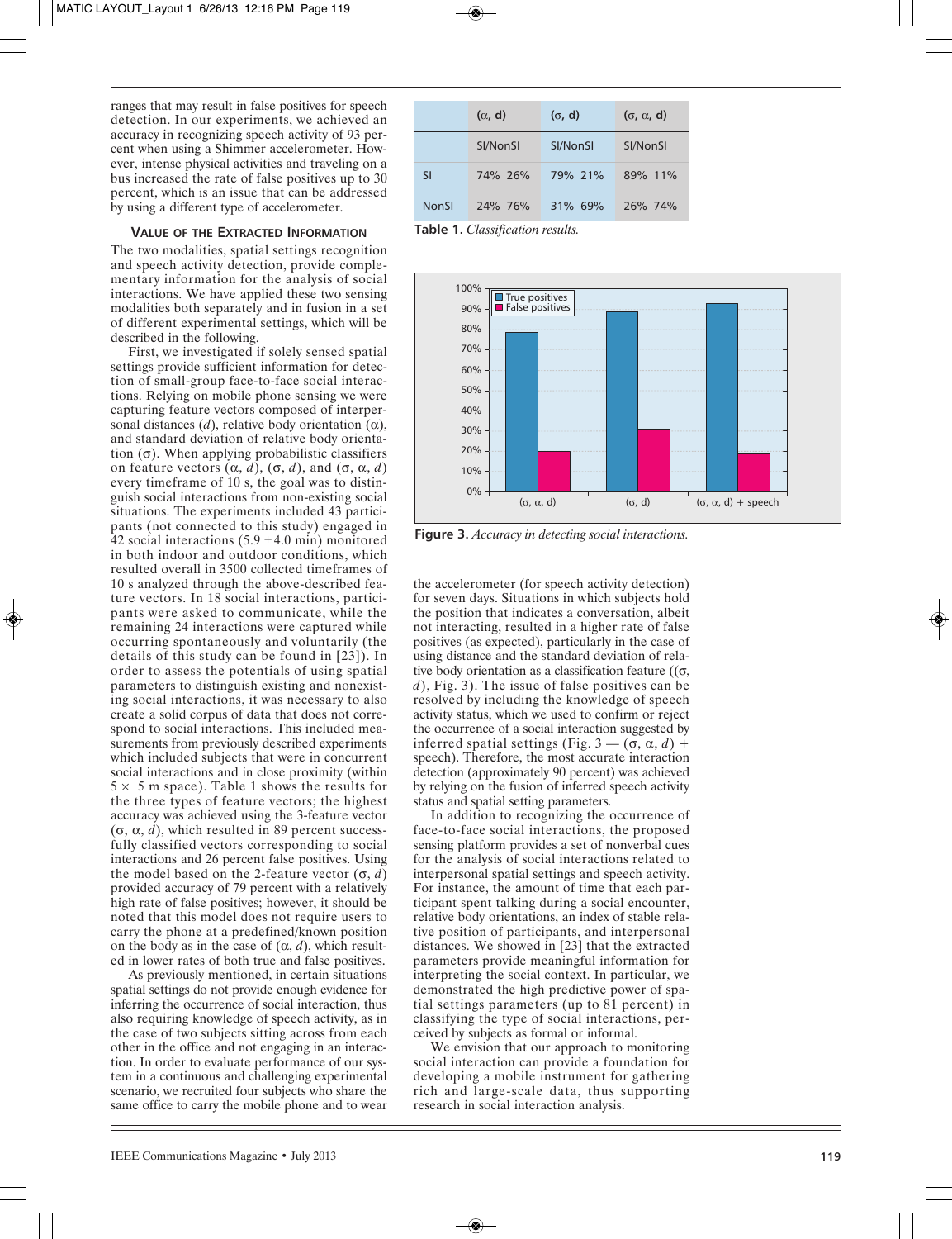*We envision that our approach for monitoring social interaction can provide a foundation for developing a mobile instrument for gathering rich and large-scale data thus supporting the research in social interaction analysis.*



**Figure 4.** *Trade-offs of our approach.*

## **TRADE-OFF OF OUR APPROACH**

As previously discussed, monitoring social interactions implies a trade-off between the quality of collected data and the levels of unobtrusiveness and privacy respect, aspects that can affect fidelity in subjects' behavior. It was demonstrated that our system provides reliable detection of social interactions as well as the possibility to extract a unique set of non-verbal cues in a mobile way. Relying on non-visual and non-auditory sources allows for a solution that is not expected to provoke privacy and ethical issues — while being based on wearable sensors, the proposed system does not spatially restrict its applications. On the other hand, the trade-offs are reflected in taking on the challenges of interpreting noisy data (to provide a mobile and unobtrusive solution for inferring spatial settings) and involving an accelerometer as an additional sensor (to provide a privacy respecting and mobile approach) (Fig. 4). These trade-offs are discussed below.

#### **INFERRING SPATIAL SETTINGS: TRADE-OFFS**

Our method of inferring spatial settings among subjects relies on sensing capabilities available in one of the most familiar and widely used wearable devices: the mobile phone. The fact that people habitually carry mobile phones makes this device a suitable source for unobtrusive and continuous monitoring of social interactions. However, being a device that is not dedicated to inferring face-toface social interactions, the mobile phone does not provide interpersonal distances and body orientations natively, in contrast to a specifically designed camera system. The mobile phone requires a complex interpretation of noisy data obtained from available embedded sensors. Thus, such an approach trades off the quality of acquired information for allowing a mobile and minimally obtrusive solution (Fig. 4). However, we demonstrated [12, 23] that spatial settings parameters can be extracted using mobile phone sensing mechanisms with sufficiently high precision to indicate social encounters and provide meaningful information for further analysis of social interactions.

#### **SPEECH DETECTION: TRADE-OFFS**

The accelerometer-based approach does not require obtaining sensitive information; on the other hand, wearing a sensor at the chest level may be perceived as obtrusive, and consequently it may stigmatize monitored subjects. However, this issue occurs even in the case of using a microphonebased approach, since the microphone needs to be mounted close to the mouth to achieve higher accuracy in detecting speech. The obtrusiveness of the accelerometer, while currently a concern, is expected to be mitigated, as accelerometers are increasingly becoming widely adopted in both research and everyday life. The shape and size of already accepted commercial accelerometer-based solutions can also suit speech recognition purposes (e.g., Fitbit [24], an accelerometer device for tracking well-being aspects of individuals' behavior). Therefore, relying on an accelerometer as an alternative to the use of a microphone can be a compromise for preventing privacy concerns in subjects as well as ethical issues of monitoring in public while providing a mobile solution for continuous monitoring of speech activity (Table 2).

## **CONCLUSIONS**

The work presented in this article has analyzed aspects related to the trade-offs between the quality of collected data and enabling natural conditions when monitoring social interactions. Technology provides ample opportunities for acquisition and processing of a variety of information having the potential to overcome the drawbacks of survey-based methods; however, the challenge remains for the researchers as how to use these new instruments to conduct studies that approximate real-life situations. In this regard, we provided an overview of the current sensor-based methods for monitoring social interactions with a focus on the trade-offs between the quality of collected data on one hand and level of obtrusiveness, respecting subjects' privacy and spatial restrictions on the other hand — aspects that directly affect the natural behavior of subjects.